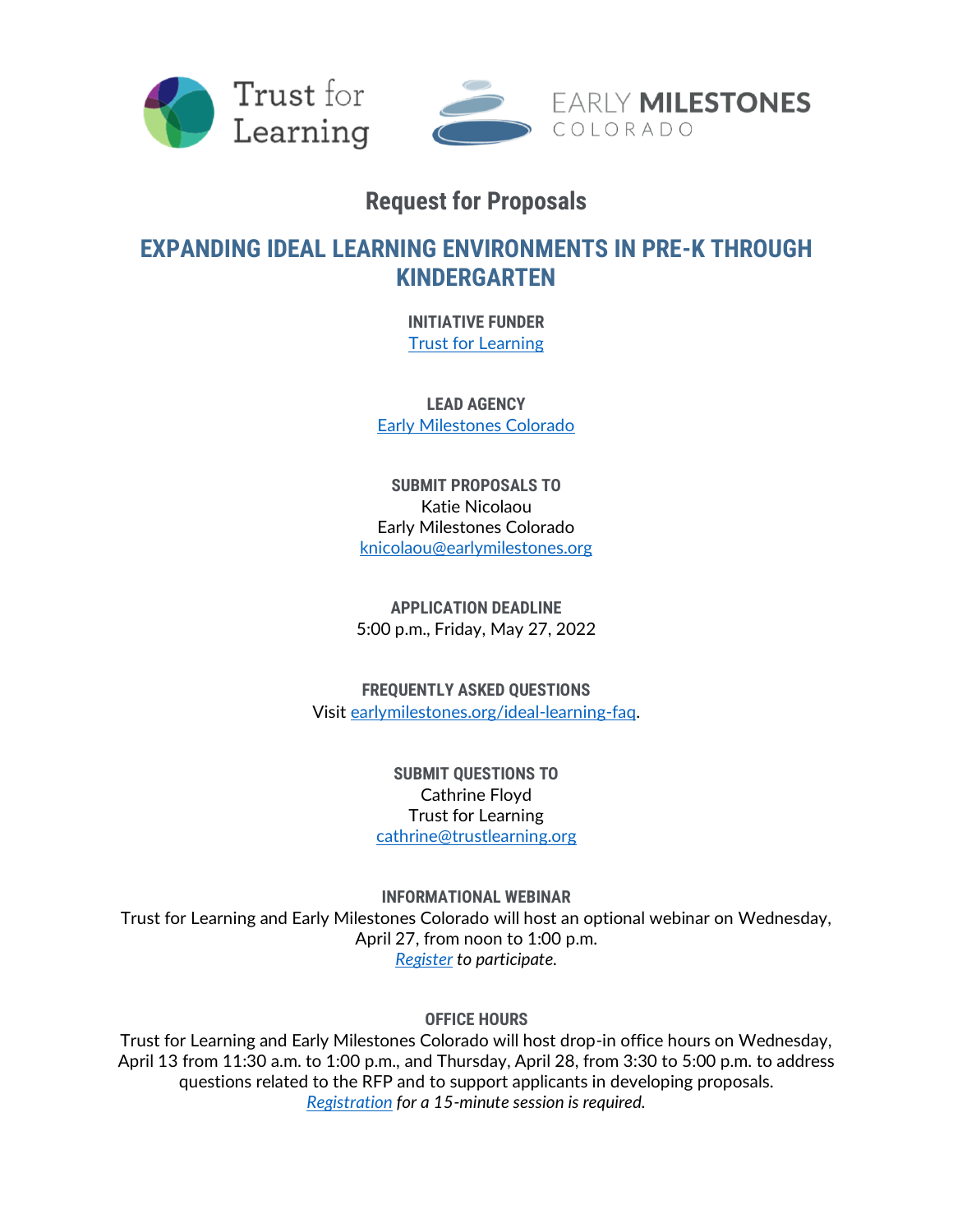# **INTRODUCTION**

[Early Milestones Colorado \(](https://earlymilestones.org/)Early Milestones), in partnership with the [Trust for Learning](https://trustforlearning.org/) (the Trust), welcomes grant applications for school- and community-based programs that serve prekindergarten- and kindergarten-aged children wishing to adopt comprehensive early learning approaches aligned with the **Principles of Ideal Learning** (IL Principles) in public settings. These grants are intended to improve the educational experience for young children through individualized, experiential, child-centered learning approaches. A *public setting* is any organization or program that currently receives public funding. Programs funded entirely through private tuition are ineligible.

## **BACKGROUND**

### **Ideal Learning**

[Informed by developmental science,](https://trustforlearning.org/evidence-brief/) Ideal Learning (IL) environments encourage student-initiated exploration, individual and group inquiry, and personalized learning. IL approaches emphasize whole-child development, support multiple facets of development, and place children at the center of their education. IL approaches share research-informed core beliefs about high-quality early learning. The IL Principles paint a vision for helping all children to reach their unique potential. While delivery methods vary, IL approaches share several core components like a unifying curriculum, educator training, and/or professional development.

Pre-kindergarten and kindergarten IL programs have experienced success both inside and outside of the traditional public school system. However, scaling these programs to ensure equitable access for early learners has been challenging. Leaders in Colorado's early childhood education community [agree that IL approaches benefit young children,](https://earlymilestones.org/wp-content/uploads/2020/01/Ideal-Learning-Report-Final-web.pdf) but acknowledge that these methods are not implemented consistently and with fidelity. [The IL Principles align](https://earlymilestones.org/wp-content/uploads/2021/01/Ideal-Learning-in-Colorado-Crosswalks.pdf) with the Colorado Early Learning and Development Guidelines<sup>1</sup> and the Head Start Guiding Principles for School Readiness, and their use is not explicitly prevented by Colorado education law.

### **EXPANDING QUALITY FOR ALL CHILDREN**

Early Milestones and the Trust believe that IL approaches are suitable for any setting and are interested in expanding IL approaches in a variety of programs and settings. This initiative will support providers so that more children, particularly those in historically marginalized communities, have access to learning environments that are informed by research and responsive to their basic needs. Educators are central to the implementation of ideal learning environments, so workforce well-being and ongoing professional development are core components of IL approaches.

Funds available through Colorado's proposed universal preschool program, slated to begin in 2023, and the recent implementation of full-day kindergarten provide a significant opportunity to expand IL approaches in public settings. This initiative intends to leverage this window of opportunity and offers a promising avenue to meeting families' unique educational needs.

 $^{\rm 1}$  The <u>Colorado Early Learning and Development Guidelines</u> complement and align with the preschool through third grade portion of th[e Colorado Academic Standards.](https://www.cde.state.co.us/apps/standards/)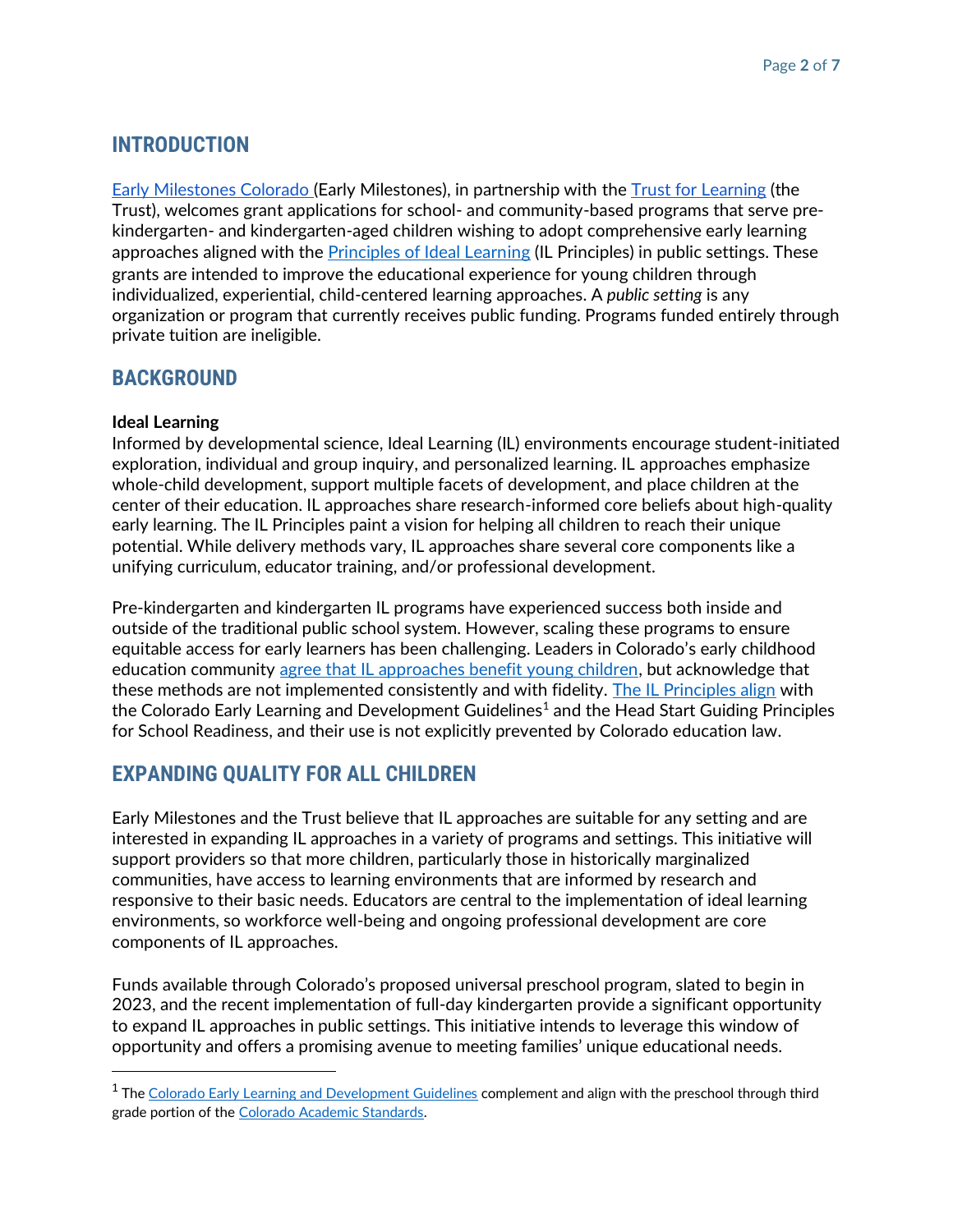Any environment can become an IL environment. Early Milestones and the Trust encourage the expansion of IL approaches in community-based settings and welcome proposals that seek to bring the IL Principles to life outside of school.

### **PURPOSE**

These grants are designed to catalyze change and ensure that children from historically marginalized communities can access innovative, holistic, high-quality early learning, which has been shown to improve outcomes academically and socially. This funding should empower publicly-funded preschool and kindergarten providers with the resources and technical assistance needed to facilitate a successful transition to approaches using the IL Principles. These funds will support grantees in planning efforts, such as:

- engagement with the community (e.g., educators, families, community members) to secure strong and sustainable support for the transition to IL approaches;
- inventory and purchase of needed supplies and materials to create learning environments in alignment with IL approaches;
- alignment of preschool and kindergarten practices to ensure seamless transition; and
- training and professional development of leaders, educators, and staff for a specific IL approach.

The Trust will provide technical assistance, including regular opportunities to participate in crossgrantee calls. Grantees will be required to submit a final report and may be invited to share lessons learned in a webinar or panel presentation.

### **PRIORITIES**

Grantee projects must primarily serve historically marginalized communities, such as children of color, children with special needs, multilingual learners, rural communities, Indigenous populations, and/or children from homes with limited financial means. Priority will be given $^2$  to projects that:

- leverage contributions from school districts and local or regional philanthropic partners;
- involve multiple schools or providers as part of a district or community-wide approach); and/or
- plan for a preschool to third grade (P-3) approach, including the pre-kindergarten to kindergarten transition; $3$

 $2$  Additional points will be awarded for each priority area met to elevate proposals aligned with the priorities.

<sup>&</sup>lt;sup>3</sup> Planning might include activities such as building and strengthening pre-kindergarten/kindergarten partnerships by using funds to allow for staff collaboration.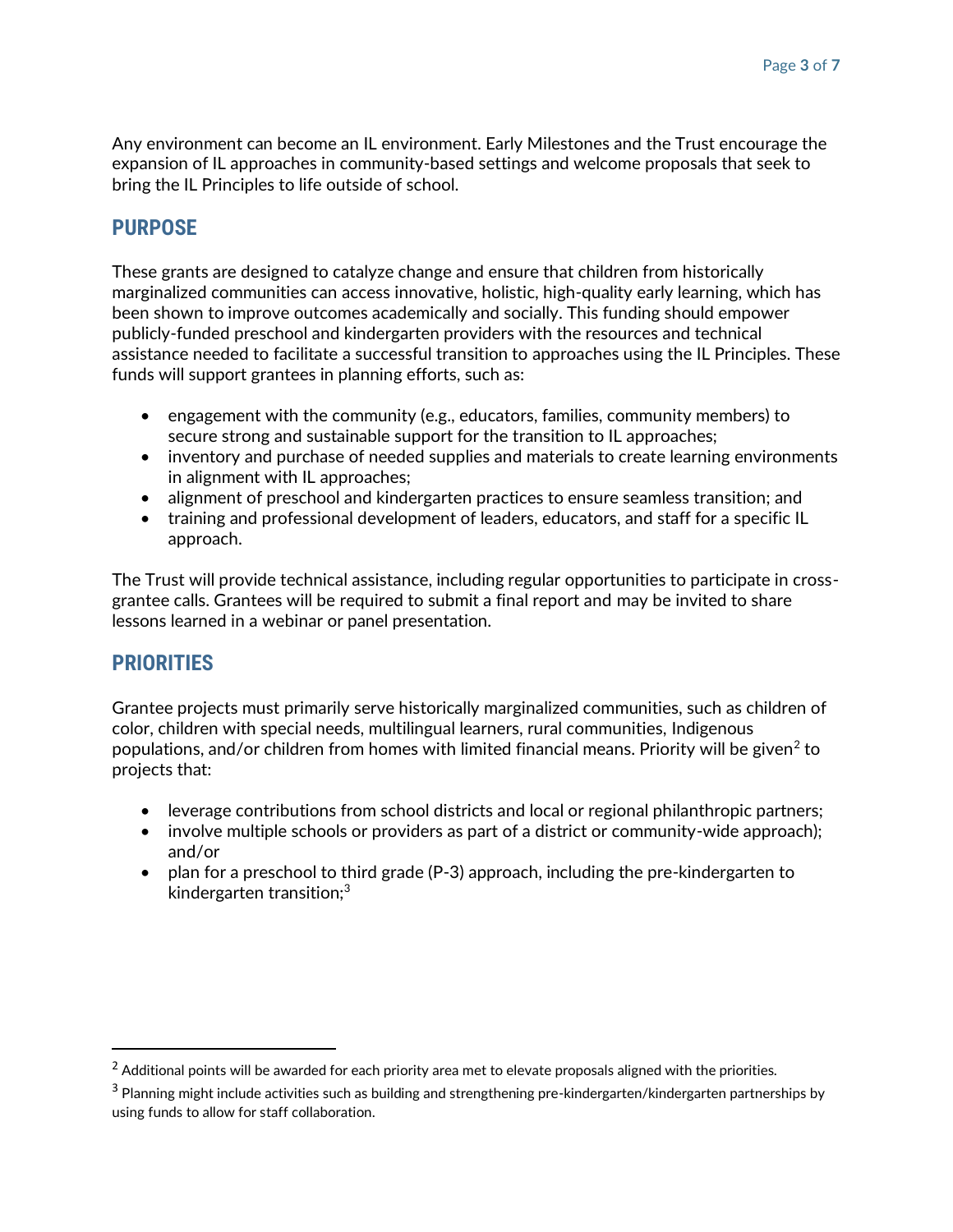### **AWARDS**

The total amount of funding available through this initiative is \$100,000. Grants ranging from \$15,000 to \$30,000, based on the number of children served and the proposed scope of work, will be awarded for use between July 15, 2022, and December 31, 2023. Smaller individual awards may be considered on a case-by-case basis.<sup>4</sup>

Early Milestones and the Trust will communicate grantee progress, lessons learned, and any relevant legislative or regulatory changes to help grantees understand their impact on planning and implementation. Applicants are encouraged to reach out with questions.

### **ELIGIBILITY**

To be eligible, an applicant must be a public school-based or community-based provider or consortium of providers that 1) serve(s) young children of pre-kindergarten and/or kindergarten age, 2) receive/s public funding, and 3) has a designated tax-exempt status. In the case of a consortium of multiple providers (including multiple schools), a lead applicant should be designated. If selected, the applicant organization will undergo a due diligence process and enter into a standard grant agreement before receiving funds.

## **APPLICATION SUBMISSION AND REQUIRED DOCUMENTS**

### **Application Submission**

All documents listed in the Application Checklist below must be submitted electronically in a complete and accurate format no later than 5:00 p.m. on May 27, 2022, via email to [knicolaou@earlymilestones.org.](mailto:knicolaou@earlymilestones.org) Submissions in Microsoft Word and/or Excel or Google Suite formats are preferred.

Applicants bear the sole responsibility for ensuring submitted proposals, including all attachments, are complete, accurate, and received on time. Incomplete proposals will not be reviewed.

Please submit an *intent to respond questionnaire* to be considered and to assist us in planning for proposal evaluation. Please identify the anticipated lead agency, contact information, and a brief description of your interest by 5:00 p.m. MST on April 19, 2022. We recognize changes may occur prior to proposal submission.

### **Application Checklist**

- *Application Narrative:* Limited to no more than six (6) pages, single-sided only, in 12-point Times New Roman font and formatted to fit on 8.5" by 11" paper with 1" margins.
- *Budget and Budget Narrative:* Use the [budgeting form provided](https://earlymilestones.org/wp-content/uploads/2022/03/IL-Budget-Template-2022.xlsx)**.**

<sup>&</sup>lt;sup>4</sup> Programs that wish to adopt IL approaches, but are limited by staffing or space capacity, are encouraged to apply and may be considered for smaller grants.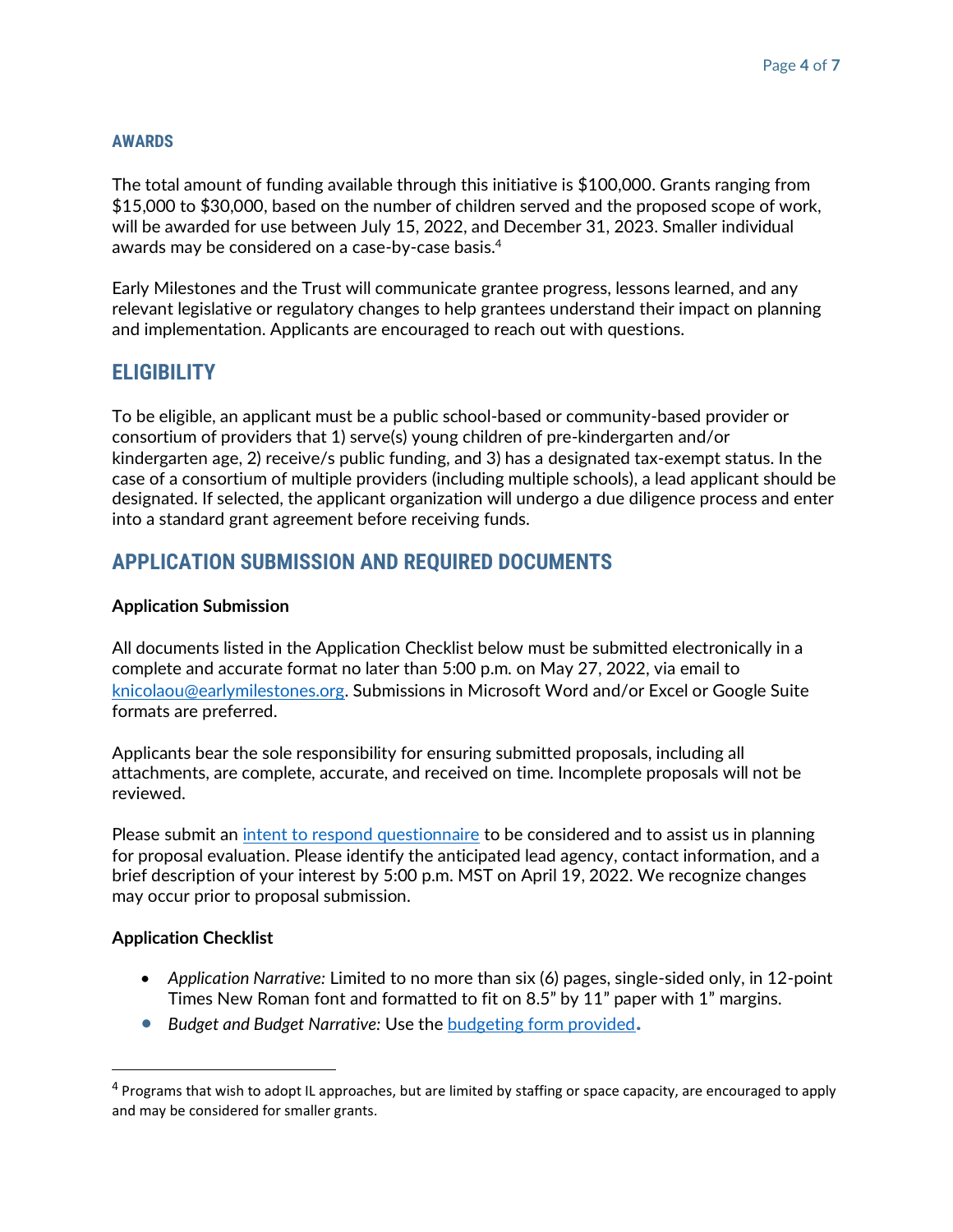## **APPLICATION REVIEW PROCESS**

All applications will be received by Early Milestones and peer reviewed by a group of individuals representing families, model experts, and public school- or community-based providers. Review will begin the week of May 30, 2022, and final notifications will be sent to all applicants by June 29, 2022. Grant contracts will be developed with selected grantees beginning the week of July 4, 2022.

# **APPLICATION NARRATIVE QUESTIONS**

Please answer the following questions and add supporting files as requested.

### **General Information**

- 1. Please provide the name(s) and contact information of the person(s) responsible for successful completion of the proposed work.
- 2. Please provide the name, tax identification number, and evidence of tax-exempt status [e.g., 170(c)(1)] for the lead applicant organization.

### **Priorities**

- 3. Please indicate what type of public funding your program receives to serve children and families:
	- Colorado Child Care Assistance Program (CCCAP)
	- Colorado Preschool Program (CPP)
	- Denver Preschool Program (DPP)
	- Summit Pre-K Program
	- Head Start
	- Public K-12 funding (e.g., Title I, PPR)
- 4. Approximately how many children would be served by the transition to an ideal learning approach? Please include demographic data (or best estimates of) including race, ethnicity, language, disability, and socioeconomic status of the children currently served by your program(s).
- 5. Please indicate how many educators and/or staff your project has the potential to support within the grant period, including any demographic data available on race, ethnicity, language, or socioeconomic status.
- 6. Are you applying as a multiple-classroom school, district, or other community partnership that serves children through multiple sites, centers, or schools?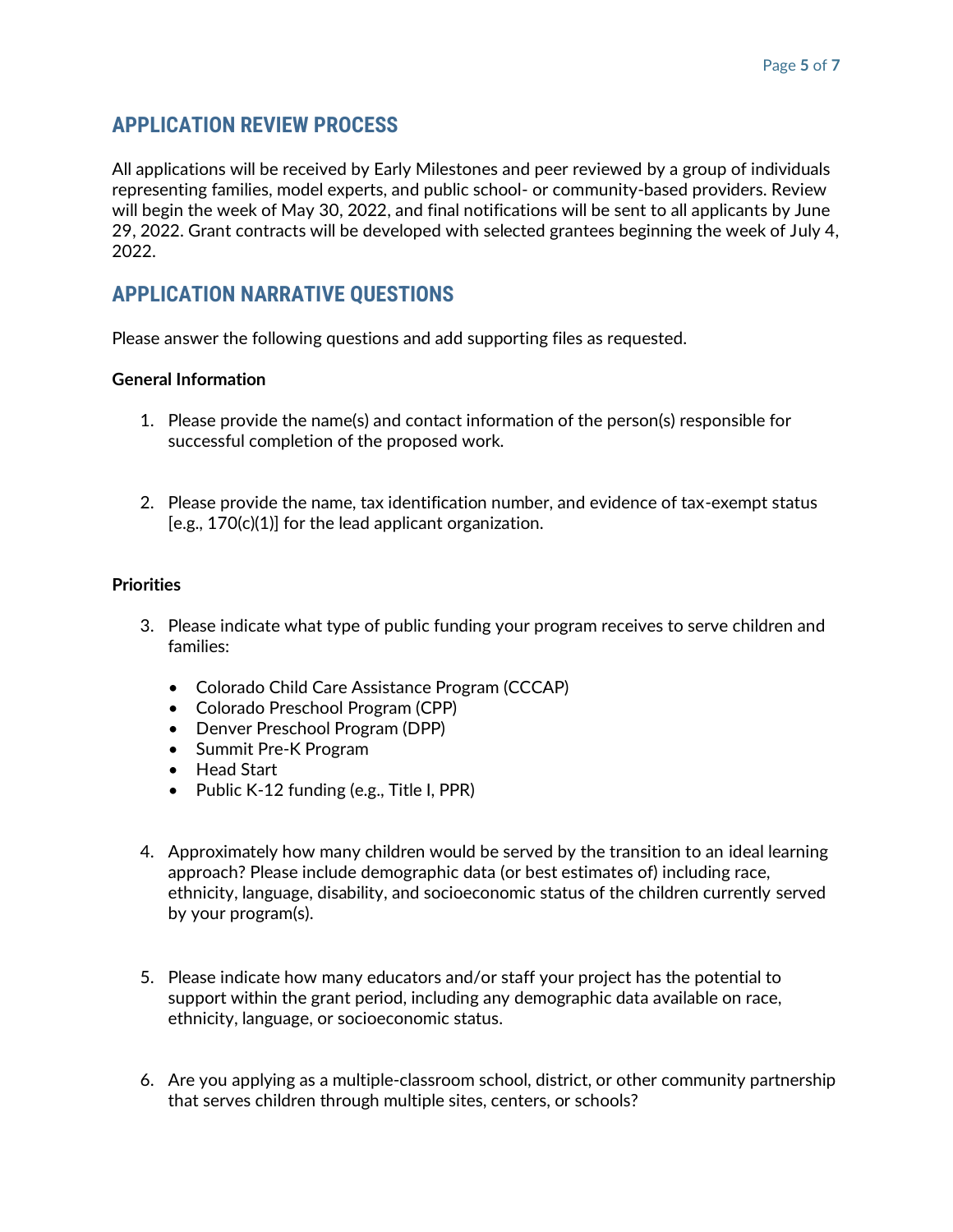a. If yes, please state the number of sites that would be involved in this project and include letters of support/commitment.

### **Goals and Outcomes**

- 7. Please identify two or three specific goals for strengthening your program's alignment with ideal learning principles and improving child outcomes? Indicate the metrics that will be used to assess impact at the end of the grant period. *(Reviewers will consider the relevancy of outcome metrics to the stated goals, as well as their overall connection to successful implementation of the IL Principles.)*
- 8. Please identify 1-2 specific goals for strengthening educator practices. *(Reviewers will assess the project's proposed impact on educators and/or staff.)*

#### **Project Description**

- 9. In one page or less, please describe the comprehensive learning approach aligned to the IL Principles that you will adopt including elements such as curriculum and materials, educator training, dispositions toward child development. How will implementation improve learning experiences for children and families, and what steps have you taken already in pursuing this goal if any? *(Reviewers will evaluate the applicant's commitment to improving quality based on their stated rationale.)*
- 10. In one page or less, describe your professional development philosophy for educators and/or staff. Please address each of the following questions in your response:
	- a. Please describe your staff's capacity and desire to adopt the IL Principles.
	- b. How will you build capacity and structure ongoing professional development around ideal learning principles and practices?